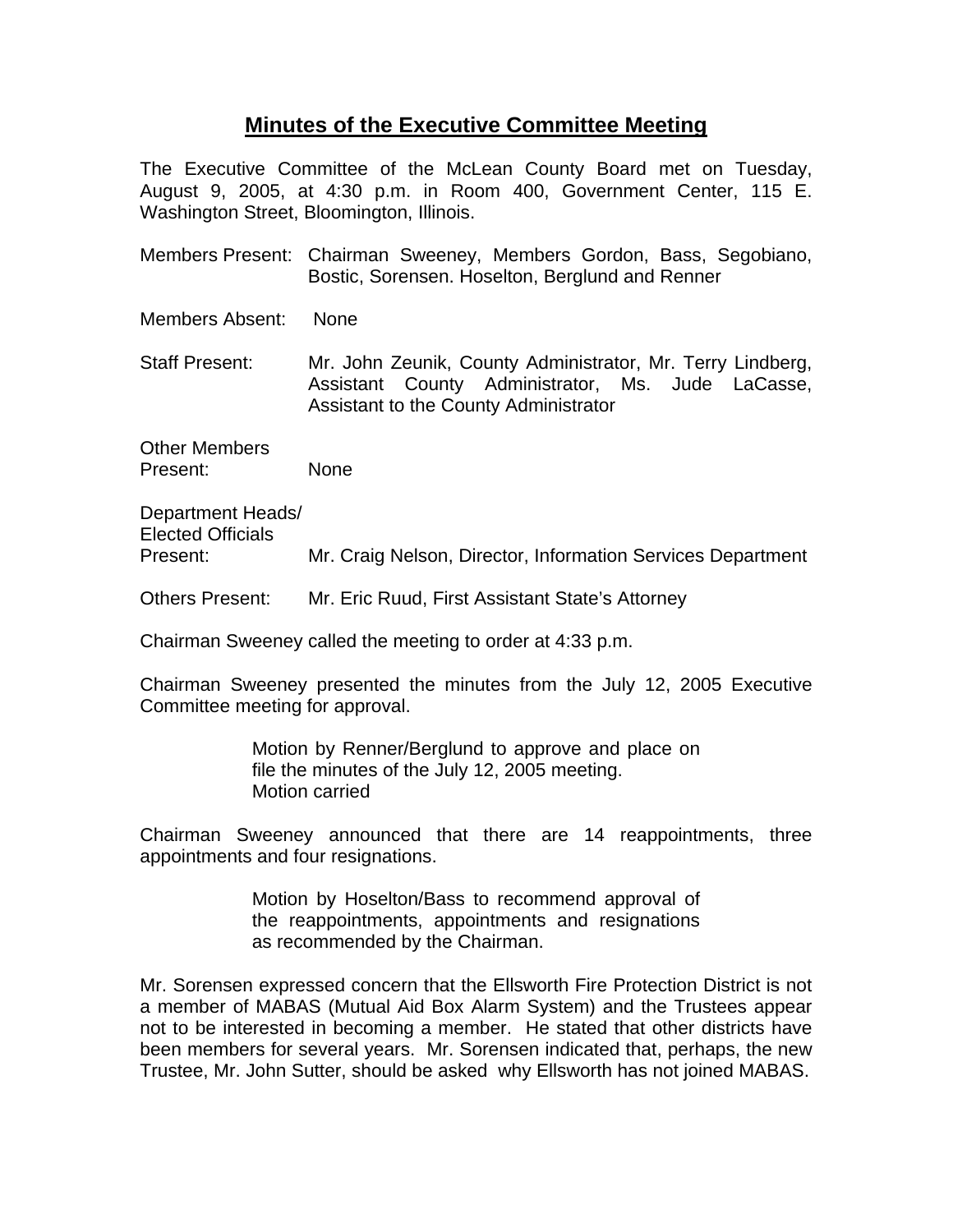Executive Committee August 9, 2005 Page Two

Chairman Sweeney advised that the former Trustee, Mr. Mike Beal, resigned two months ago, noting that it was necessary to fill the vacated position.

Mr. Sorensen indicated that he is looking for guidance on the role of the Board in making these appointments and, if there are concerns that these Boards and Districts are not operating in the best interest of the District's residents and adjoining Fire Protection Districts, what steps should the County Board take. Chairman Sweeney suggested that, as a member of the Executive Committee, Mr. Sorensen should submit his concerns to the District and ask the Ellsworth Fire Protection District to respond to the Board.

Ms. Bostic stated that she is a Trustee on a rural fire district and she suggested that Ellsworth may be restricted on the amount of tax levy that they have available. If the district is not very big, it may have lost assessment dollars over the years. Ms. Bostic indicated that Ellsworth may not feel qualified to buy new equipment such as other districts have. Mr. Sorensen noted that he thought MABAS was a mutual aid response system and would not be an expense. Ms. Bostic agreed and suggested that if the district wanted to participate, MABAS would accommodate them.

Mr. Sorensen stated that other nearby districts, such as Downs, are concerned with liability for themselves. If they should respond to a mutual aid call from Ellsworth and then have an emergency in Downs to which they cannot respond, they could be liable. He noted that MABAS protects the fire districts from liability on slow responses.

Mr. Segobiano suggested that Mr. Sorensen write to Ellsworth to express his concern. Mr. Sorensen offered his appreciation for the dialogue regarding his concern.

Chairman Sorensen asked if there was any further discussion. Seeing none, he asked for a vote.

## Motion carried.

Mr. Craig Nelson, Director, Information Services presented a request for approval of an Operating System Software Maintenance Contract with IBM. He explained that this is an IBM Service Contract for support and maintenance of the operating system software associated with the RS6000. Mr. Nelson stated that the funds are available in the Fiscal Year 2005 approved budget. He stated that the amount of \$253.80 extends the support through December of this year. Mr. Nelson advised that Information Services expects to migrate from this operating system to the next higher level within that time frame.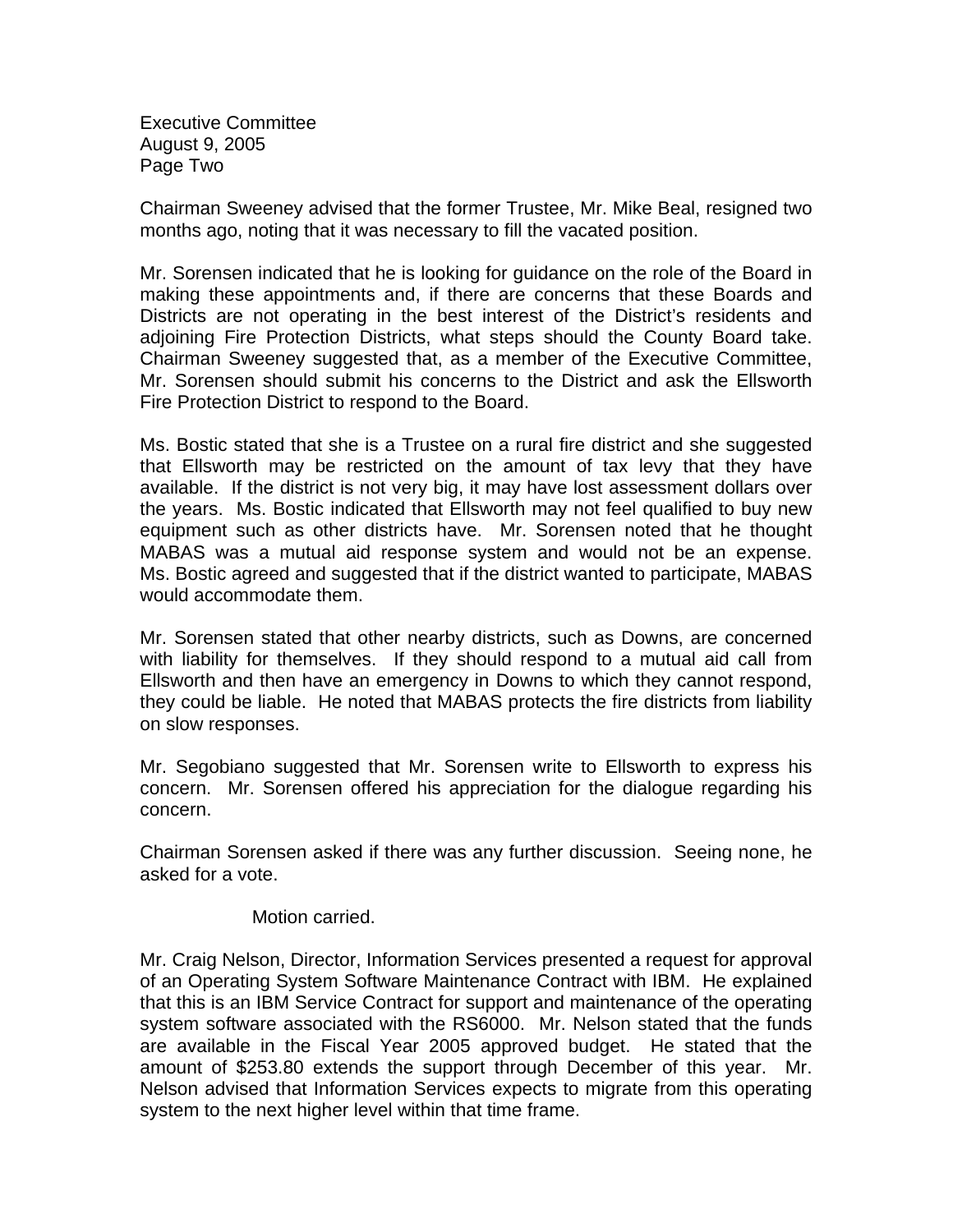Executive Committee August 9, 2005 Page Three

> Motion by Berglund/Renner to approve the Operating System Software Maintenance Contract with IBM – Information Services. Motion carried.

Chairman Sweeney asked if there were any questions or comments. Hearing none, he thanked Mr. Nelson.

Chairman Sweeney presented a request for approval of a Resolution calling for a Public Hearing concerning the intent of the County Board to enter into a Lease Agreement with the Public Building Commission of McLean County – County Administrator's Office.

Mr. Zeunik informed the Committee that the County is required, under the Bond Issue Notification Act, to call for two Public Hearings prior to the County being able to do any financing with the Public Building Commission. One Public Hearing is called a Bond Issue Notification Act Public Hearing, the "BINA" Hearing, and the other is a Public Building Commission Public Hearing. Mr. Zeunik stated that the Public Building Commission can act to undertake financing at the request of this Board without benefit of any type of referendum. The Public Hearings and the notice of the Public Hearings, which must be published in a newspaper of general circulation, are to notify the public so they have an opportunity to comment and also to advise the public on the proposed financing. Mr. Zeunik indicated that, in this instance, the purpose is to provide for the financing of the renovation of the Law and Justice Center, which will provide additional space for the Justice Offices, expand the Work Release facility for the Sheriff's Department and convert current Work Release space to additional regular jail space.

Mr. Zeunik advised that the action today is to approve the Resolution setting the dates for the Public Hearings, which will be held prior to the September Board meeting and including the two Public Notices, one for the BINA Hearing and one for the Public Building Commission Hearing.

> Motion by Renner/Gordon to approve a Resolution calling for a Public Hearing concerning the intent of the County Board to enter into a Lease Agreement with the Public Building Commission of McLean County – County Administrator's Office. Motion carried.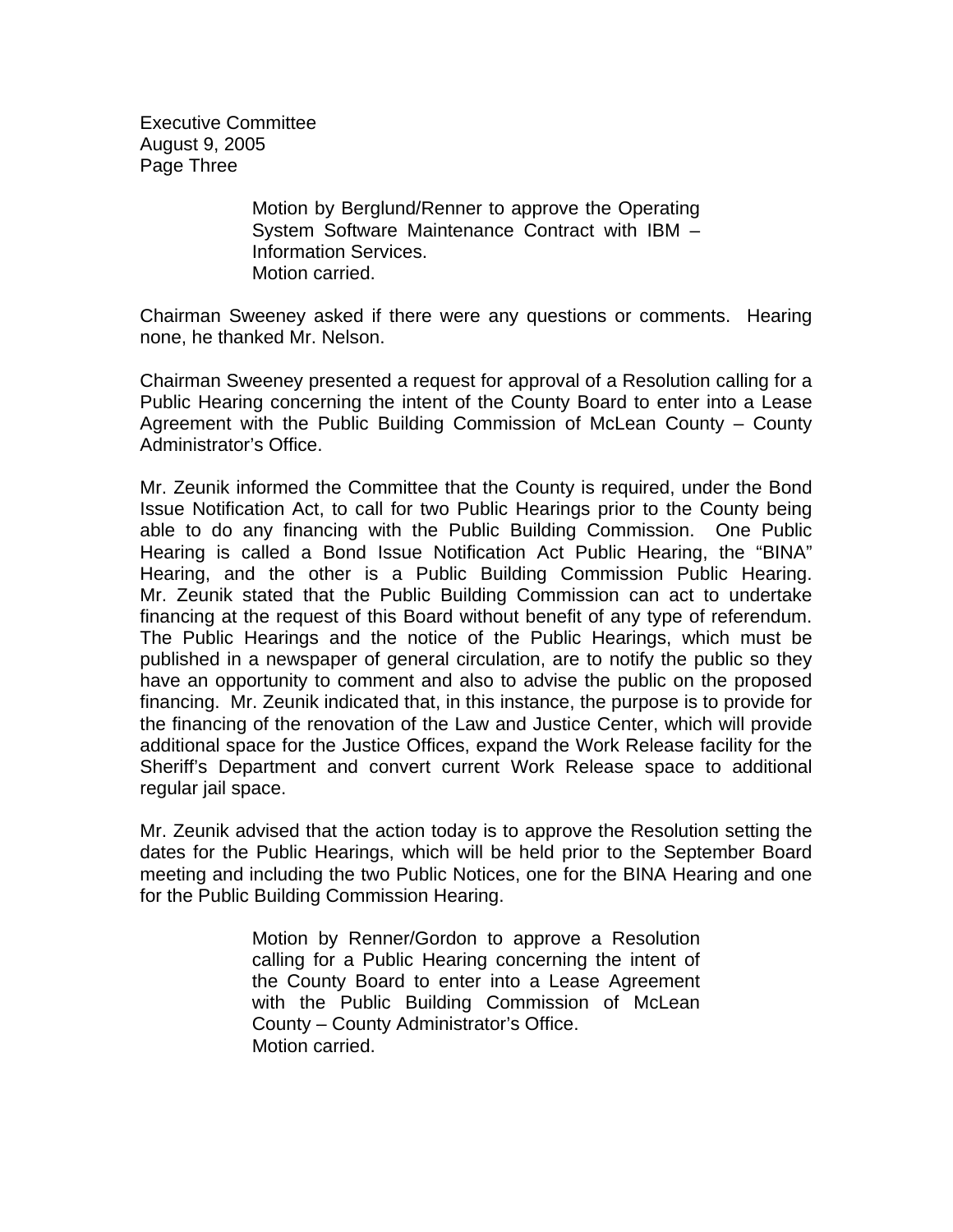Executive Committee August 9, 2005 Page Four

Chairman Sweeney presented a request for approval of Amendments to Chapter 31 of the Liquor Control Ordinance.

Mr. Eric Ruud, First Assistant State's Attorney, reviewed the comprehensive amendments which have been made with the collaboration of the State's Attorneys Office, the County Clerk, Building and Zoning Department, the Health Department and the Sheriff's Department. The amendments were disseminated among the staff in March, final changes were made and then they were submitted to the Liquor Control Commission. The McLean County Liquor Control Commission recommended that it be passed on to the Board. Mr. Ruud indicated that, in addition to some housekeeping changes, the document proposes that Outdoor Gardens (aka Beer Gardens) be permitted in McLean County. He noted that Outdoor Gardens are currently permitted in several municipalities in McLean County, such as Bloomington and Normal.

Mr. Ruud stated that this document will provide a procedure by which licensees can, in addition to getting their premises licensed, obtain an Outdoor Garden license. Most County taverns are Class D license holders, paying \$1,200.00 per year to serve alcohol. If they want to have an Outdoor Garden, they must pay an additional \$500.00. Mr. Ruud explained that to get approval for an Outdoor Garden, taverns and restaurants must go through the following steps:

- $\triangleright$  Approval from the Zoning Board of Appeals (ZBA) for a Special Use Permit
- $\triangleright$  Approval of the County Board
- $\triangleright$  Receive permits from the Board of Health
- ¾ Apply for Liquor License for the Outside Garden, paying \$500.00

Mr. Ruud commented that the process is complicated but it was deemed necessary by staff and the Liquor Control Commission to make sure that several interests are protected. He stated that it is a good, comprehensive document.

> Motion by Bostic/Berglund to approve Amendments to Chapter 31 of the Liquor Control Ordinance – Liquor Control Commission.

Mr. Segobiano asked what is the penalty for violation of the policies. Mr. Ruud stated that nothing has changed in regard to penalties. If any provision in the Liquor Control Ordinance is violated, the license holder is subject to penalties.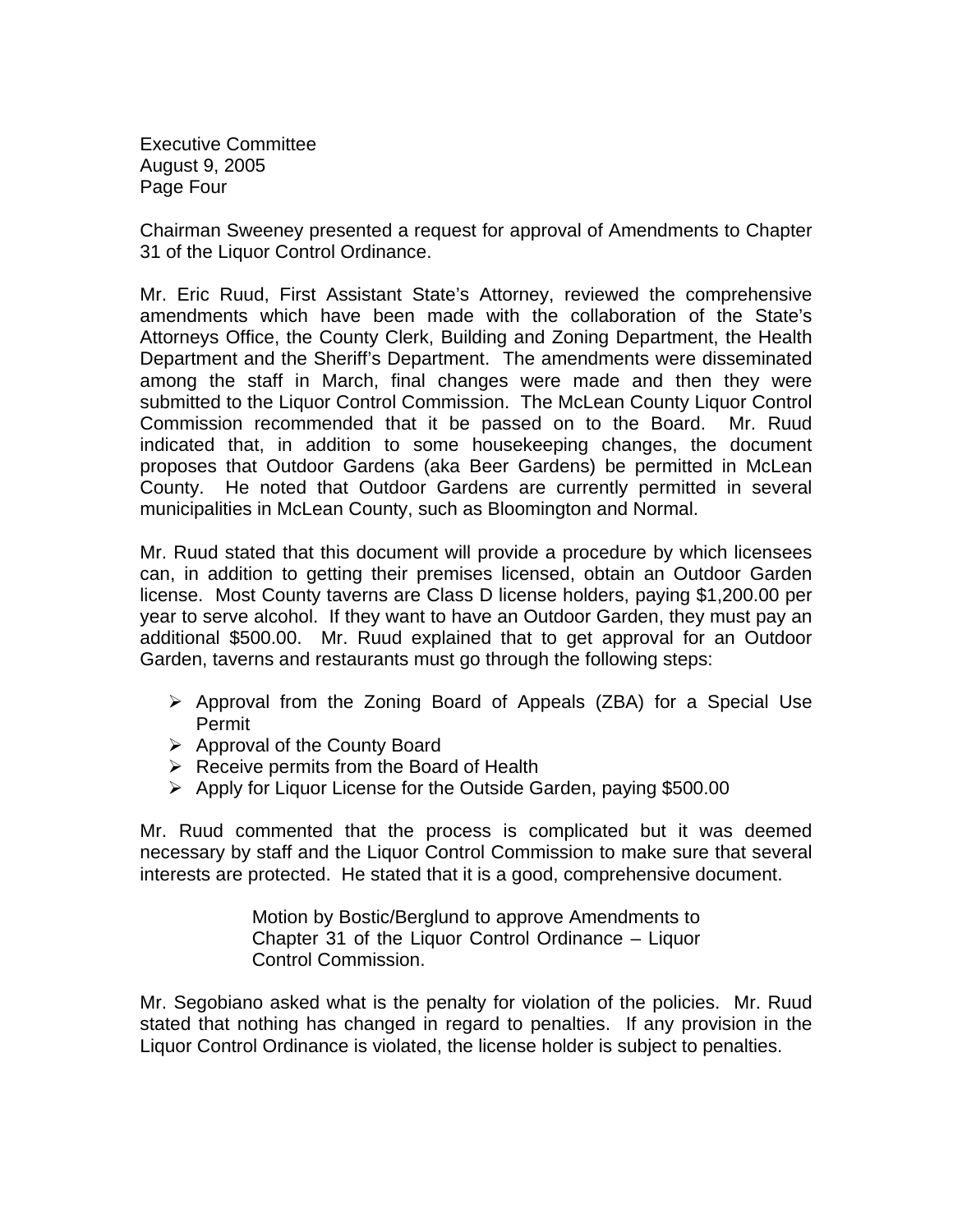Executive Committee August 9, 2005 Page Five

Mr. Segobiano asked if the amendments were the result of a particular request for an Outdoor Garden. Mr. Ruud replied that, over the years, many different liquor licensees have requested approval for Outdoor Gardens, but that there was no specific request that prompted the changes.

Motion carried.

Chairman Sweeney thanked Mr. Ruud.

Ms. Diane Bostic, Chairman, Property Committee reported that the Property Committee brings no items for action to the Executive Committee.

Chairman Sweeney asked if there were any questions. Hearing none, he thanked Ms. Bostic.

Mr. Duffy Bass, Chairman, Transportation Committee presented one item for action, namely a request for approval of a Jurisdictional Transfer of 1.156 miles of Pipeline Road, County Highway 31 (CH 31), from the County of McLean to the Town of Normal. This is 740 feet south of the Centerline of Northtown Road to the north Right of Way line of Ziebarth Road. Mr. Bass explained that the Jurisdictional Transfer will happen upon completion of the construction of a new three (3)-lane pavement with curb and gutter and storm sewer on the west side. The east side is to have aggregate and dirt shoulders to accept further two (2) lane construction in the future. The old roadbed is to be removed and graded upon completion of the road.

Mr. Bass informed the Committee that McLean County and the Town of Normal will each pay one-half (1/2) of the construction cost of the project minus the developer's contribution of approximately \$570,000.00 plus the cost of any turn lanes required by the development. Mr. Bass stated that engineering costs will also be split 50-50 between McLean County and the Town of Normal. He noted that the Farnsworth Group will perform the preliminary engineering utilizing the Town of Normal Annual Agreement.

Mr. Bass advised that there continues to be more and more Jurisdictional Transfers from both Bloomington and Normal and into the County due to the growth of the two municipalities.

> Motion by Bass/Hoselton to approve a Jurisdictional Transfer of 1.156 Miles of Pipeline Road, County Highway 31, from the County of McLean to the Town of Normal. Motion carried.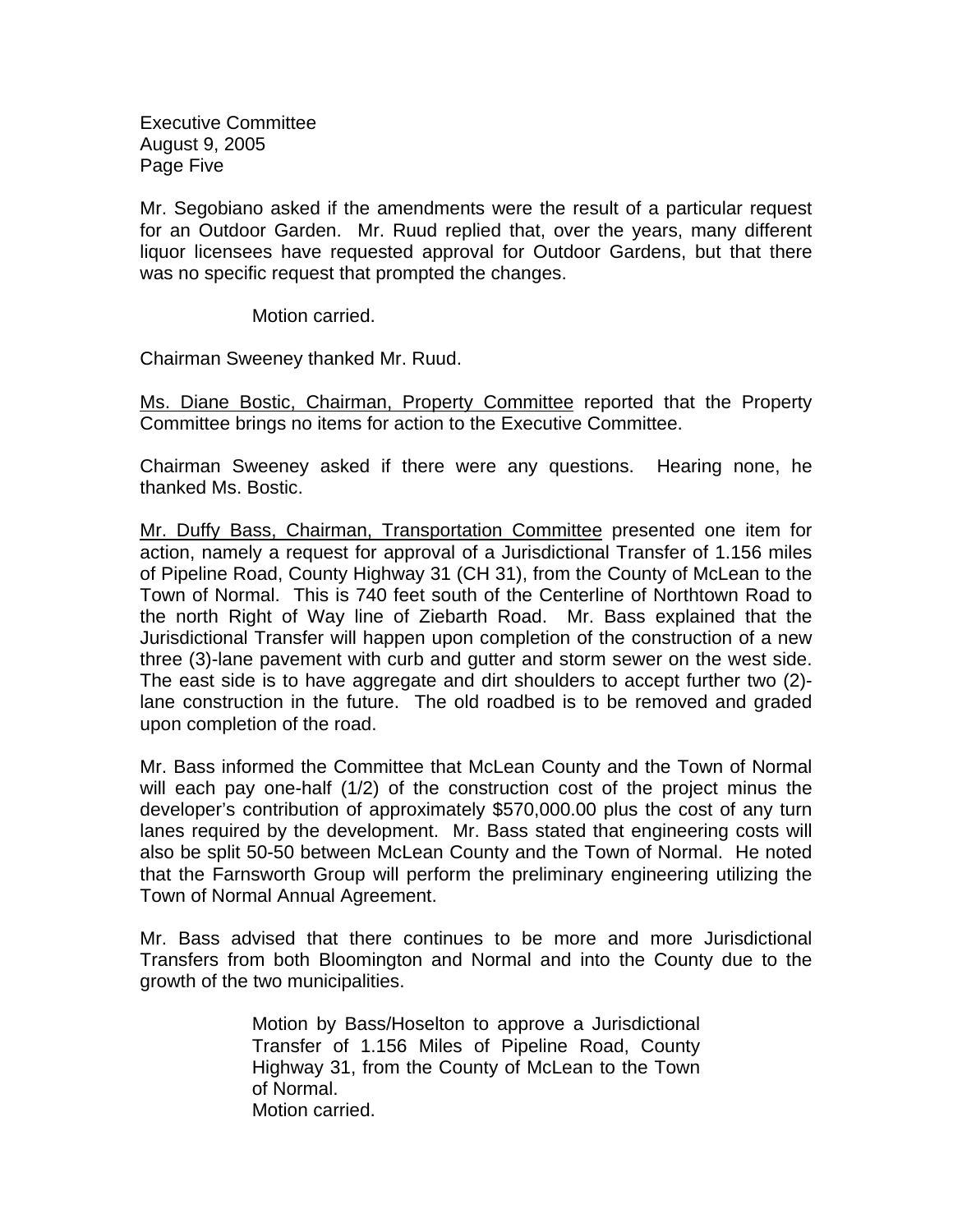Executive Committee August 9, 2005 Page Six

Chairman Sweeney asked if there were any questions or comments. Hearing none, Chairman Sweeney asked Mr. Sorensen, Chairman of the Finance Committee, to present the Committee's report.

Mr. Matt Sorensen, Chairman, Finance Committee stated that the Finance Committee brings one item for action to the Executive Committee, namely a request for approval of an Ordinance of the McLean County Board Amending the 2005 Combined Appropriation and Budget Ordinance for Fund 0107 – Bioterrorism Grant – Health Department. He noted that this is for Bioterrorism grant money in the amount of \$69,000.00.

> Motion by Sorensen/Hoselton to Recommend Approval of an Ordinance of the McLean County Board Amending the 2005 Combined Appropriation and Budget Ordinance for Fund 0107 – Bioterrorism Grant – Health Department. Motion carried.

Mr. Sorensen announced that a second request for an Emergency Appropriation Ordinance for the purchase of a scanner/printer for the Recorder's Office was incorrect and will be presented at a Stand-up Committee Meeting on Tuesday, August  $16<sup>th</sup>$ . He explained that the Recorder's Office requested \$18,699.00 for the purchase of a microfilm reader/scanner/printer, which the Finance Committee deemed appropriate. Mr. Sorensen advised that the Recorder's Office had also asked for two part-time staff positions to work on a data integrity project, which the Finance Committee did not approve.

Chairman Sweeney asked if there were any questions. Hearing none, he thanked Mr. Sorensen.

Mr. Tari Renner, Chairman, Justice Committee stated that the Justice Committee brings five items for action to the Executive Committee. He requested approval of the Illinois Criminal Justice Information Authority Agreement for Purchase of a Livescan Machine – Sheriff's Department.

> Motion by Renner/Bostic to Recommend Approval of the Illinois Justice Information Authority Agreement for the Purchase of a Livescan Machine – Sheriff's Department.

Mr. Renner asked Mr. Zeunik to clarify the 75%-25% match. Mr. Zeunik explained that the Illinois Criminal Justice Information Authority has approved a grant to replace the current Livescan fingerprint machine in the Sheriff's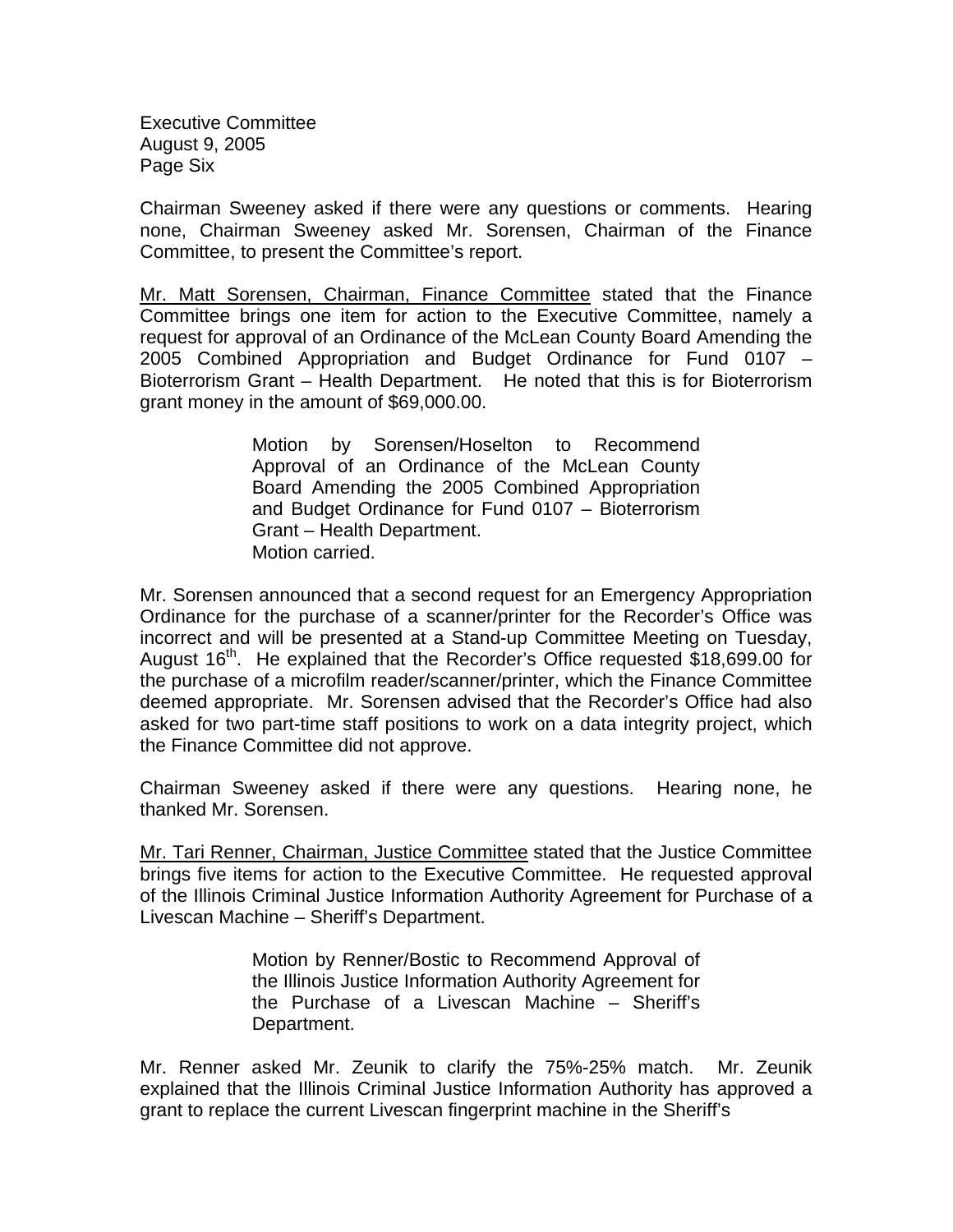Executive Committee August 9, 2005 Page Seven

Department. He noted that the current machine will be obsolete as of December 31<sup>st</sup> because the manufacturer will no longer make replacement parts for the machine due to the age of the machine. Mr. Zeunik advised that this grant is a 75%-25% split, noting that the 25% local match will come from within the Sheriff's Fiscal Year 2005 adopted budget. He stated that this Agreement provides for the purchase of the equipment. The equipment will be under warranty for the first 12 months and, thereafter, there will be a maintenance contract incorporated in the annual budget process.

Mr. Segobiano indicated that he recognizes that McLean County is mandated to accept all prisoners from Bloomington and Normal. He asked if Bloomington and Normal assist with the cost of equipment. Mr. Zeunik replied that both the City of Bloomington and the Town of Normal, through an Intergovernmental Agreement, pay the County a certain amount of money every year to defer the cost of centralized booking. He stated that these funds go into the General Fund. Every year, the Intergovernmental Agreements are renewed. Mr. Zeunik indicated that these funds are used to defray the cost of the staff that handles the booking process, as well as any of the consumables used during the booking process. He stated that there is a similar Agreement with Illinois State University.

## Motion carried.

Mr. Renner presented the next three requests as a group. The are: a request for approval of a local Agency Grant Award from the Edward Byrne Justice Assistance Grant, Application #2005-F5121-IL-DJ – Sheriff's Department; a request for approval of the Interlocal Agreement between the County of McLean, Illinois and the Town of Normal for the 2005 Byrne Justice Assistance (JAG) Program Award – Sheriff's Department and a request for approval of the Interlocal Agreement between the County of McLean, Illinois and the City of Bloomington for the 2005 Byrne Justice Assistance (JAG) Program Award – Sheriff's Department.

> Motion by Renner/Berglund to Recommend Approval of a Local Agency Grant Award from the Edward Byrne Justice Assistance Grant, Application #2005- F5121-IL-DJ – Sheriff's Department; Approval of the Interlocal Agreement between the County of McLean, Illinois and the Town of Normal for the 2005 Byrne Justice Assistance (JAG) Program Award – Sheriff's Department and Approval of the Interlocal Agreement between the County of McLean, Illinois and the City of Bloomington for the 2005 Byrne Justice Assistance (JAG) Program Award – Sheriff's Department. Motion carried.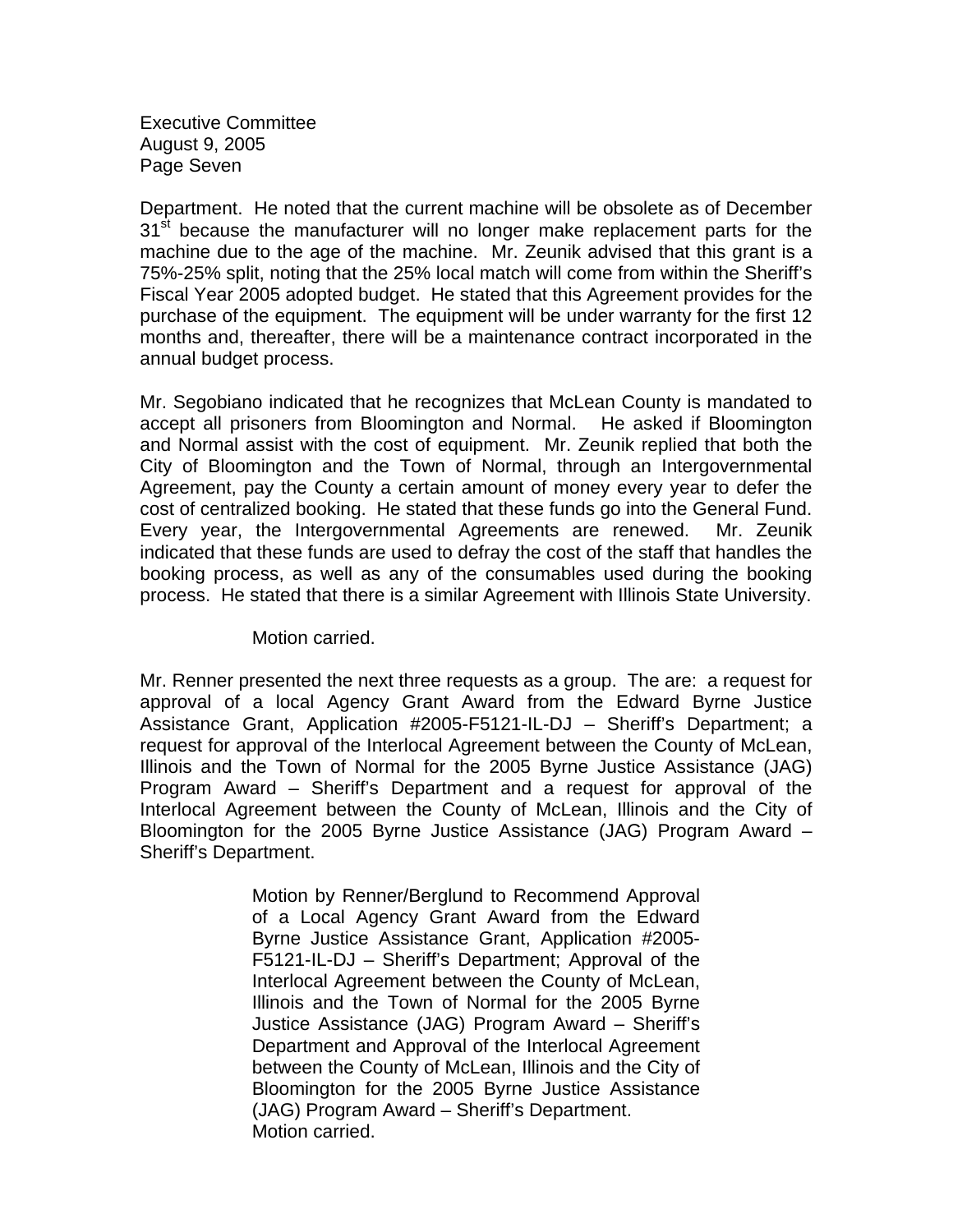Executive Committee August 9, 2005 Page Eight

Mr. Renner presented the final action item, namely a request for approval of a contract extension for Logan County's bed space at the Juvenile Detention Center – Court Services.

> Motion by Renner/Bass to Recommend Approval of a Contract Extension for Logan County's Bed Space at the Juvenile Detention Center – Court Services.

Member Hoselton asked if the fee of \$80.00 per day, for a total annual charge of \$12,000.00, covers the County's expenses for that operation. Mr. Zeunik responded that there are three daily rate charges at the Juvenile Detention Center. For the Counties that are part of the  $11<sup>th</sup>$  Circuit, which includes Logan County, the County is willing to enter into a Contract where they pay whether they use the bed or not, the fee is \$80.00 per day. There is a second fee for Counties in the  $11<sup>th</sup>$  Circuit who are unwilling to enter into a contract. If a bed is not already being used by McLean County or a County under Contract, the fee is \$95.00 per day. For any County outside of the 11th Judicial Circuit, the fee is \$110.00 per day.

Chairman Sweeney asked if there were any other questions. Hearing none, he asked for a vote.

Motion carried.

Chairman Sweeney asked if there were any questions. Hearing none, he thanked Mr. Renner.

Mr. George Gordon, Chairman, Land Use and Development Committee reported that the Land Use and Development Committee brings one item for action to the Executive Committee, namely a request by the McLean County Regional Planning Commission to approve the Regional Planning Service Agreement for their Fiscal Year July 1, 2005 through June 30, 2006 – Regional Planning Commission.

> Motion by Gordon/Bostic to Recommend Approval of the Regional Planning Service Agreement for their Fiscal Year July 1, 2005 through June 30, 2006  $-$ Regional Planning Commission Motion carried.

Chairman Sweeney asked if there were any questions. Hearing none, he thanked Mr. Gordon.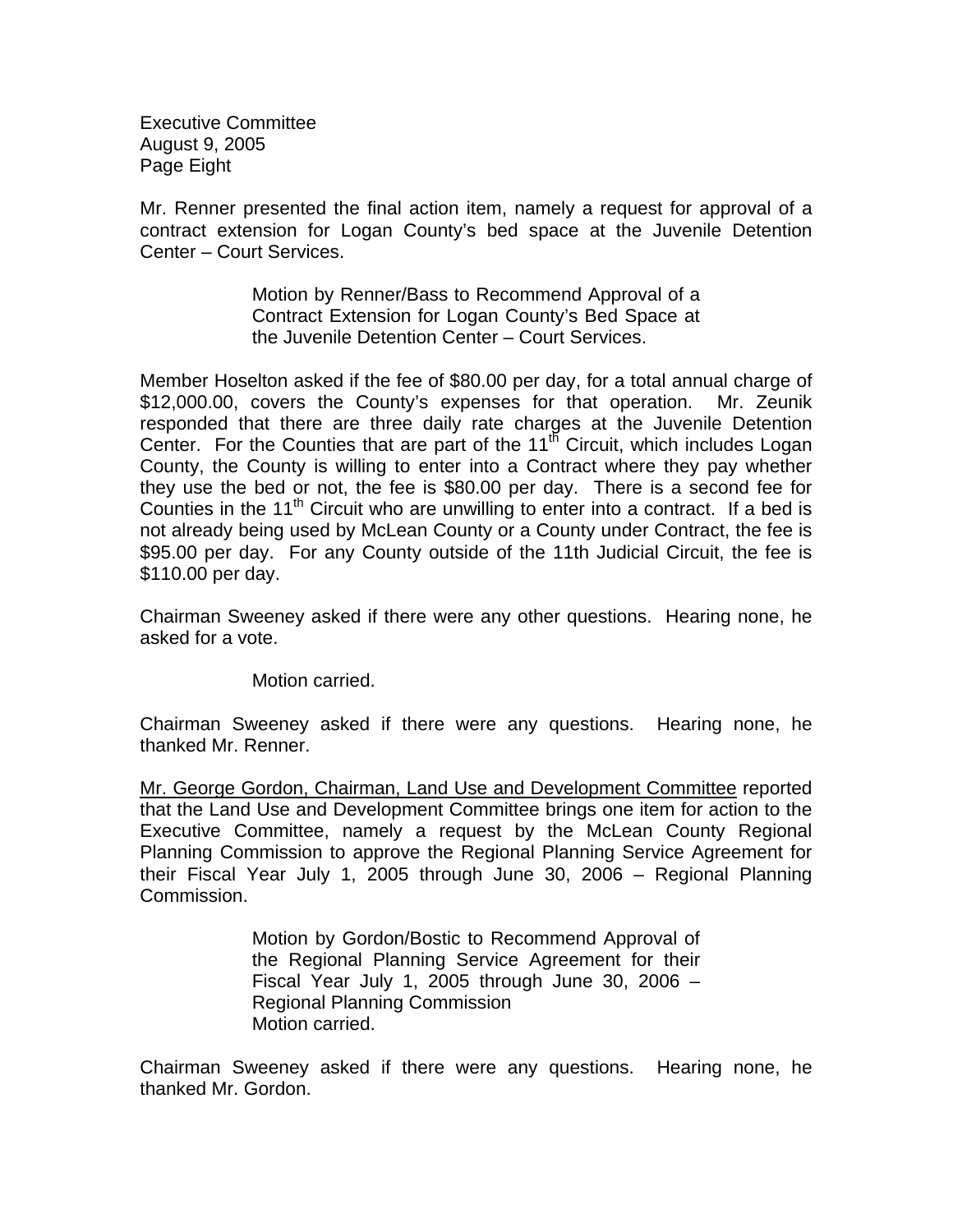Executive Committee August 9, 2005 Page Nine

Mr. Michael Sweeney, Chairman, Pollution Control Site Hearing Committee referred the information items to Mr. Zeunik.

Mr. Zeunik reported that the Pollution Control Site Hearing Committee brings no items for action to the Executive Committee, but will forward two requests to the County Board for approval. The first is a request for approval of First Amendment to the Host County Agreement. He stated that, prior to the Pollution Control Site Hearing Committee conducting the review of the application for the expansion at the landfill, the Board approved a Host Fee Agreement. This first action establishes the effective date of that Host Fee Agreement. Mr. Zeunik acknowledged that there was a delay in bringing this to the Pollution Control Site Hearing Committee because, once the County Board acted on recommending approval of the landfill expansion application, that recommendation was filed with the Illinois EPA and there is a period of time during which anyone who wished to object to the Board's decision would have an opportunity to file an objection. He advised that no one filed an objection and, as a result, American Disposal, the landfill operator, met with Eric Ruud and the County Administrator and suggested that the amendment be enacted, which establishes the effective date of the Host Fee. Mr. Zeunik stated that currently the Host Fee payment to the County is \$5,000.00 per month or \$2.54 per ton, whichever is great. At this time, the \$5,000.00 per month would be greater because the landfill operator has cut back on the amount of municipal waste going onto the landfill.

Mr. Zeunik reported that the second item is a request for approval of a Resolution Repealing the Resolution Amending the Solid Waste Disposal Fee, which simply repeals the Tipping Fee. The Tipping Fee is \$1.27 per ton, which was in place prior to the adoption of the Host Fee Agreement.

Mr. Hoselton asked if the \$2.54 fee is still in place. Mr. Zeunik replied that it is in place and, once the expansion is permitted and they begin accepting a full stream of municipal waste, the County can anticipate receiving \$320,000.00- \$350,000.00 per year.

Mr. Sorensen asked what would happen, after the Tipping Fee is repealed, should this company decided to stop putting waste in the Landfill and just use it as a transfer station. He asked if the Host Fee would still collect fees associated with transfer stations as the Tipping Fee would. Mr. Zeunik said the Host Fee would not. Mr. Sorensen expressed concern that they may decide to just use the Landfill as a transfer station. Mr. Zeunik responded that American Disposal already has a transfer station on West Washington Street that they use. He stated that a Tipping Fee can only be assessed at the point that it arrives at the Landfill. The Host Fee is based on the tonnage that goes into the Landfill and is only assessed based on what is going into the Landfill. If they were to slow down the amount of waste going into the Landfill, that could reduce the Host Fee.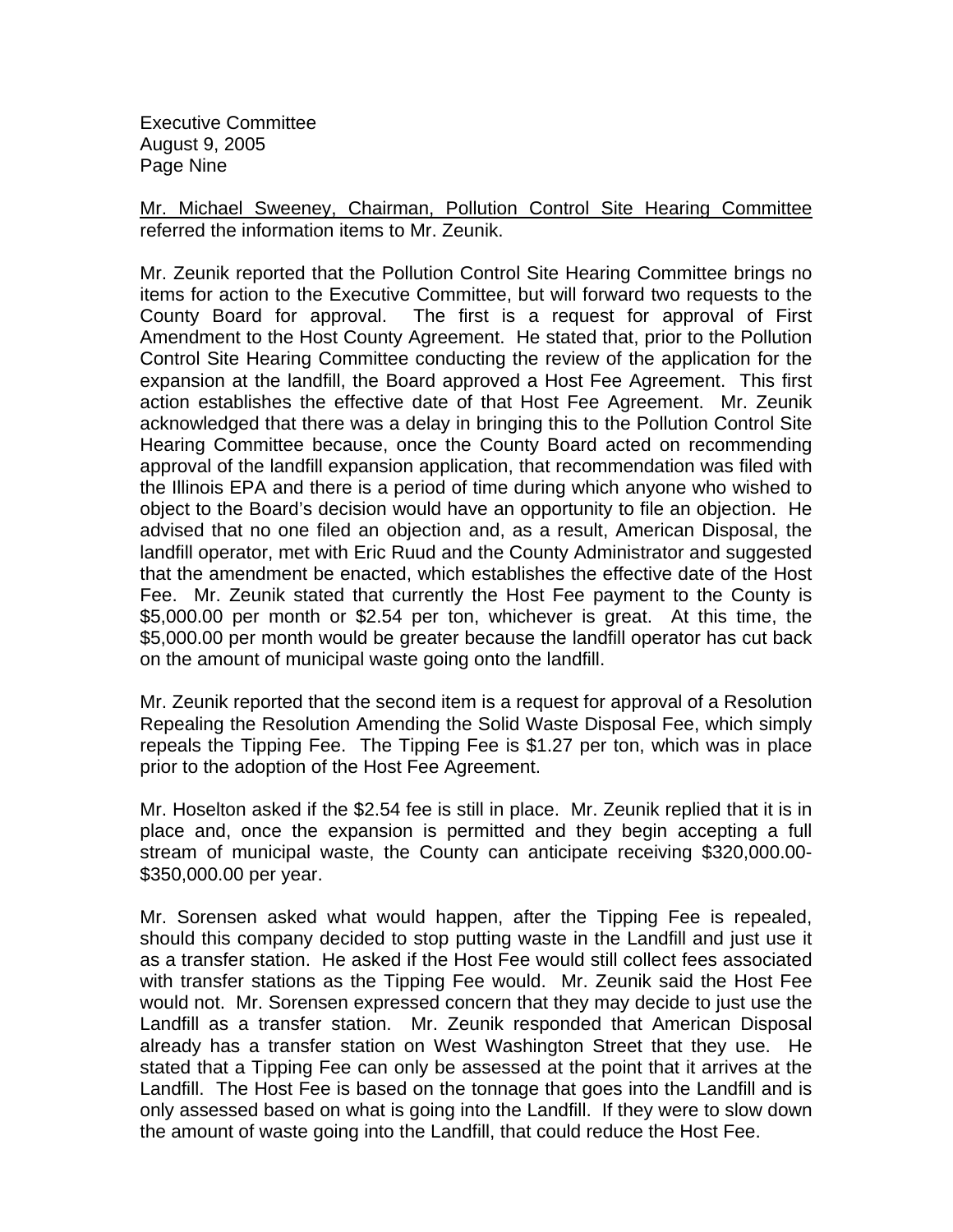Executive Committee August 9, 2005 Page Ten

Mr. Zeunik explained that the advantage of the Host Fee is that it sets \$5,000.00 per month as the minimum, so regardless of how much they slow down the municipal waste going into the Landfill, they have guaranteed the County \$5,000.00 per month for the duration of the Host Fee Agreement.

Chairman Sweeney asked if there were any further questions.

Mr. Gordon asked if, until the expanded landfill is permanent, is the County still guaranteed the \$5,000 per month minimum and are they still dumping municipal waste in the existing Landfill. Mr. Zeunik replied that the County is still guaranteed the \$5,000.00 and they are currently dumping at a severely reduced level of tonnage. He indicated that they have diverted most of the municipal waste to other landfills. Mr. Gordon asked if the County's revenue is adversely affected by their reduction in waste stream. Mr. Zeunik replied that, assuming the Board approves both of these items, the County's revenue will not be adversely affected.

Chairman Sweeney asked if there was any other discussion. Seeing none, he asked Mr. Zeunik for the County Administrator's report.

Mr. John Zeunik, County Administrator reported that this is the time of year when the budget is being prepared for presentation to the Board in September. He shared information from the County Treasurer's Report to the Finance Committee, noting that year-to-date the General Fund is doing well in terms of Sales Tax, State Income Tax, and Personal Property Replacement Tax. Revenues and expenses are tracking where they should be.

Mr. Zeunik pointed out that the biggest hole in the General Fund, through the end of July -- and an issue the County continues to deal with in terms of looking at the budget -- is Probation Officer Salary reimbursement. He stated that it was also an issue last year when the State significantly reduced the funding. Through the end of July, Probation Officer Salary reimbursement was at 18% of budget. Mr. Zeunik advised that it will pick up again as the State has approved their budget for FY '2006. The State will now begin reimbursing the County for July through the end of the year. However, the reduction in State funding in this area will continue to be an issue – an issue for the County in terms of the 2006 budget and an issue for Probation Services and the Circuit Court.

Mr. Segobiano expressed his concern that this issue repeats itself every year, but nothing is done about it and the burden is placed upon the local property taxpayers. He suggested that drastic action be taken to get assistance from our legislators.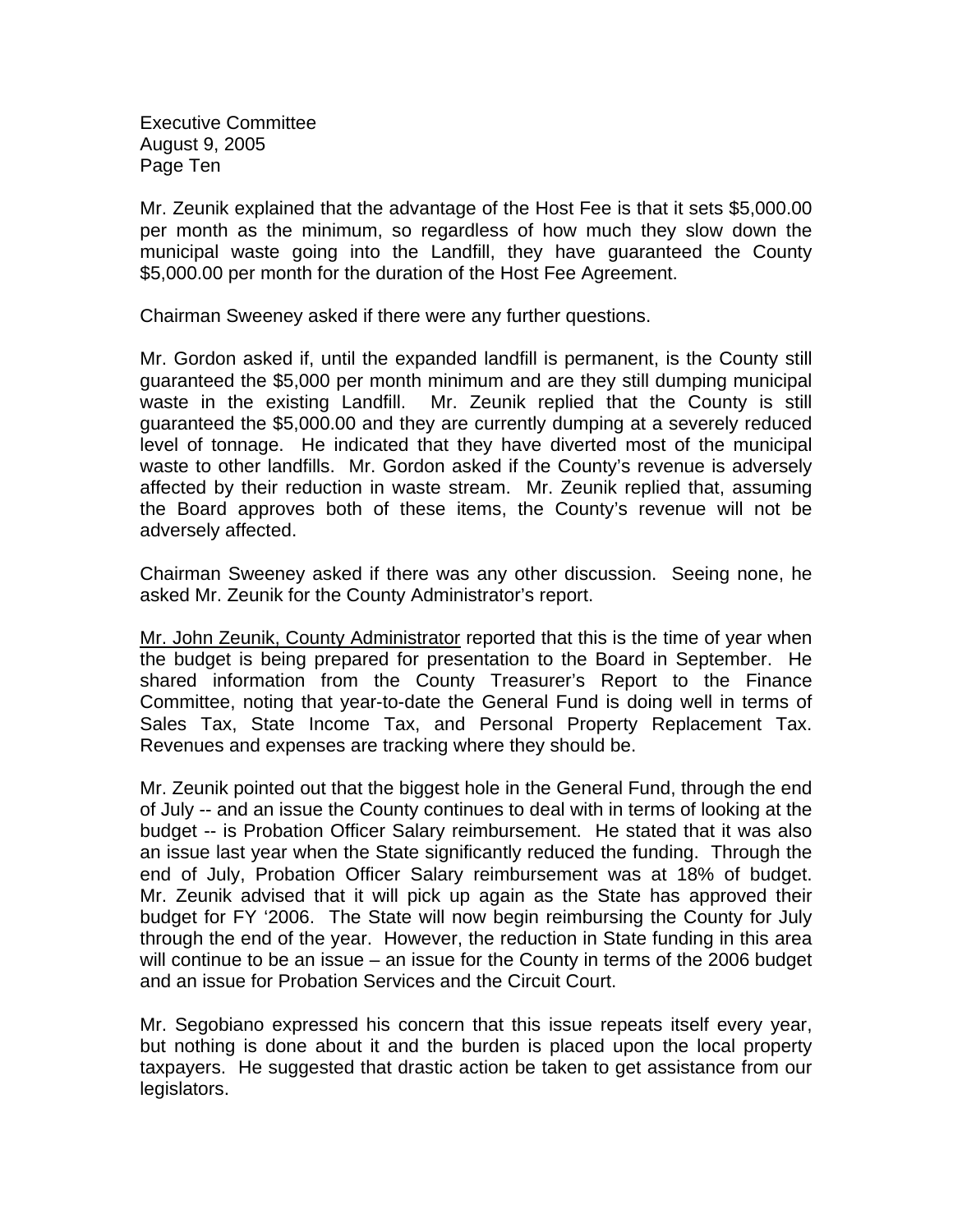Executive Committee August 9, 2005 Page Eleven

Mr. Hoselton asked if Metro Counties would be a good place to begin addressing this issue. Chairman Sweeney replied that McLean County joined Metro Counties in 2005 and he has attended only one meeting as they meet on a quarterly basis. He noted that there are only 13 Counties involved in the group out of the 102 Counties in Illinois.

Chairman Sweeney stated that the problem with going to the area Legislators is that they were not even asked to participate in the budget process in the House or the Senate. A decision was made without their input. Mr. Segobiano replied that the legislators have the floor where they can speak their minds and it is their responsibility to represent their district at that time.

Chairman Sweeney asked for the opportunity to get better acquainted with Metro Counties before he tries to address these issues with the group.

Mr. Segobiano stated that he didn't believe benefits are included in the Probation Officer Salary reimbursement from the State. Mr. Sorensen noted that, at 18%, they are already over by \$1 million this year.

Chairman Sweeney asked if there was any further discussion on this topic. Seeing none, he asked if there was any other Business and Communications.

Mr. Renner asked why Illinois State University was not included in the Interlocal Agreements between the County, the Town of Normal and the City of Bloomington for the 2005 Byrne Justice Assistance (JAG) Program Award. Mr. Zeunik replied that the Edward Byrne Justice Assistance Grant is funding which goes directly to Bloomington and Normal because Bloomington and Normal comprise the largest population base in McLean County and together are responsible for most of the activity that occurs in the Justice system. The County has an opportunity to file a letter with the Illinois Attorney General's Office indicating that the County is a adversely affected because of the additional workload placed on the Justice system by Bloomington and Normal, and therefore, should receive consideration for this grant money. The Illinois Attorney General then certifies that, in fact, McLean County should receive the grant. Once that happens, the \$30,000+ in grant money is negotiated with Bloomington and Normal as to how that money will be divided. When an agreement is reached on the split, the County does an Interlocal Agreement with Bloomington and Normal confirming the amount of the shares and how they will be used.